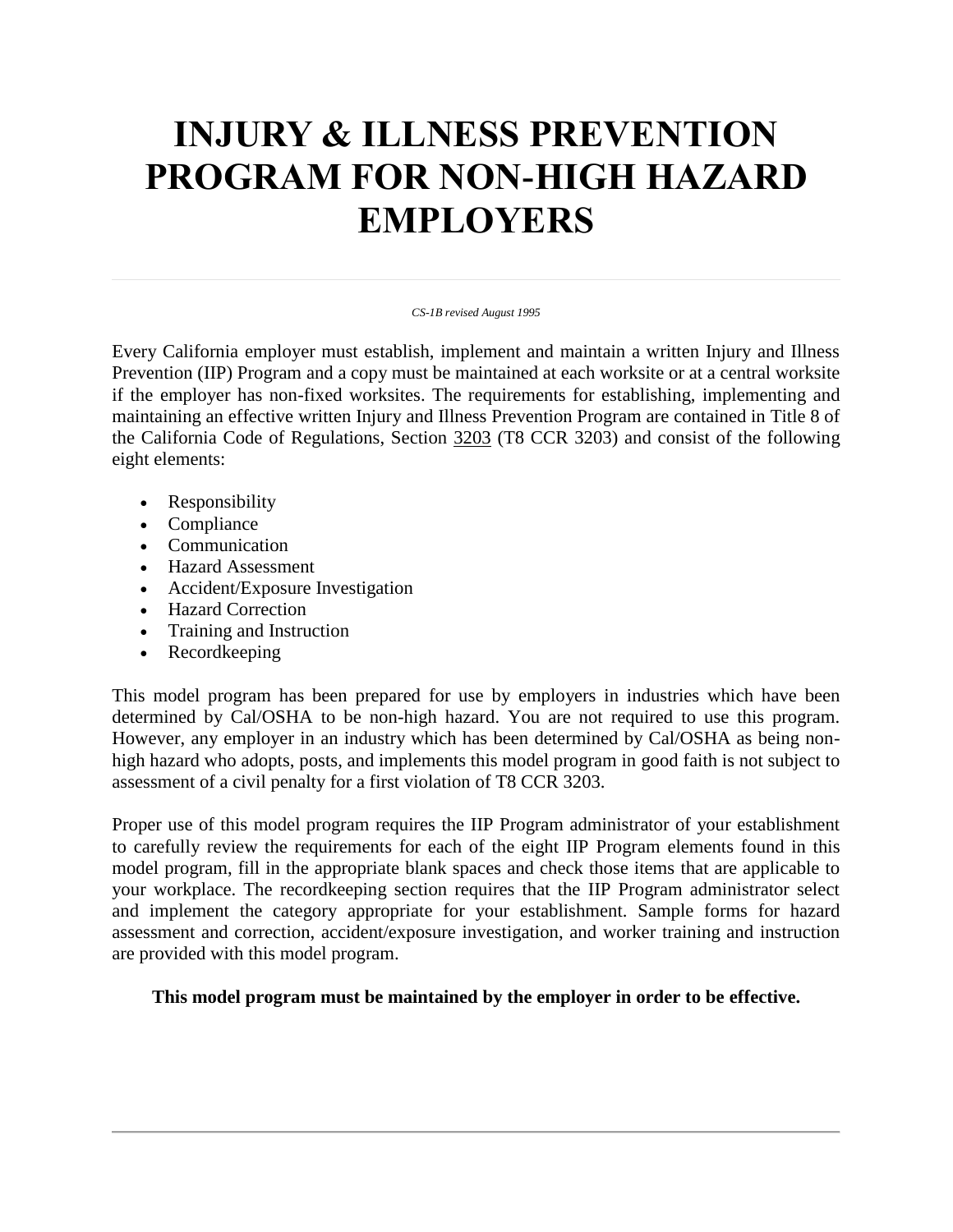## *INJURY AND ILLNESS PREVENTION PROGRAM*

### **RESPONSIBILITY**

The Injury and Illness Prevention (IIP) Program administrator, **Laura Duran – Safety/Security Coordinator** : **Program Administrator**

has the authority and the responsibility for implementing and maintaining this IIP Program for **Corcoran Unified School District** : **Establishment Name**

Managers and supervisors are responsible for implementing and maintaining the IIP Program in their work areas and for answering worker questions about the IIP Program. A copy of this IIP Program is available from each manager and supervisor.

**COMPLIANCE** All workers, including managers and supervisors, are responsible for complying with safe and healthful work practices. Our system of ensuring that all workers comply with these practices include one or more of the following checked practices:

- X Informing workers of the provisions of our IIP Program.
- X Evaluating the safety performance of all workers.
- X Recognizing employees who perform safe and healthful work practices.
- X Providing training to workers whose safety performance is deficient.
- X Disciplining workers for failure to comply with safe and healthful work practices.

### **COMMUNICATION**

All managers and supervisors are responsible for communicating with all workers about occupational safety and health in a form readily understandable by all workers. Our communication system encourages all workers to inform their managers and supervisors about workplace hazards without fear of reprisal.

Our communication system includes one or more of the following checked items:

X New worker orientation including a discussion of safety and health policies and procedures.

 $X$  Review of our IIP Program.

- $X$  Training programs.
- $X$  Regularly scheduled safety meetings.

X Posted or distributed safety information.

 $X$  A system for workers to anonymously inform management about workplace hazards.

 X Our establishment has less than ten employees and communicates with and instructs employees orally about general safe work practices and hazards unique to each employee's job assignment.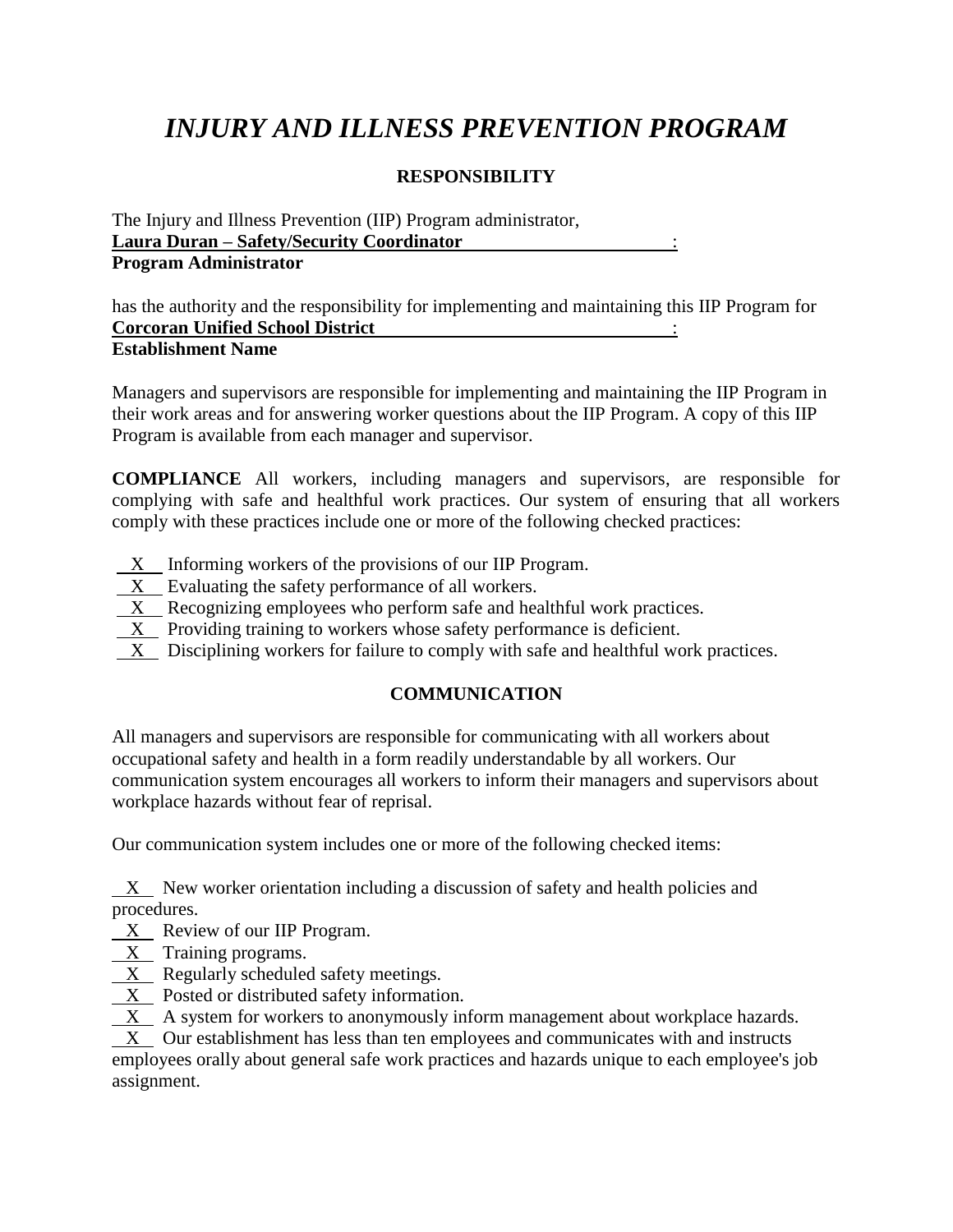#### **HAZARD ASSESSMENT**

Periodic inspections to identify and evaluate workplace hazards shall be performed by a competent observer in the following areas of our workplace:

Periodic inspections are performed according to the following schedule:

- 1. When we initially established our IIP Program;
- 2. When new substances, processes, procedures or equipment which present potential new hazards are introduced into our workplace;
- 3. When new, previously unidentified hazards are recognized;
- 4. When occupational injuries and illnesses occur; and
- 5. Whenever workplace conditions warrant an inspection.

#### **ACCIDENT/EXPOSURE INVESTIGATIONS**

Procedures for investigating workplace accidents and hazardous substance exposures include:

- 1. Interviewing injured workers and witnesses;
- 2. Examining the workplace for factors associated with the accident/exposure;
- 3. Determining the cause of the accident/exposure;
- 4. Taking corrective action to prevent the accident/exposure from reoccurring; and
- 5. Recording the findings and actions taken.

#### **HAZARD CORRECTION**

Unsafe or unhealthy work conditions, practices or procedures shall be corrected in a timely manner based on the severity of the hazards. Hazards shall be corrected according to the following procedures:

- 1. When observed or discovered; and
- 2. When an imminent hazard exists which cannot be immediately abated without endangering employee(s) and/or property, we will remove all exposed workers from the area except those necessary to correct the existing condition. Workers who are required to correct the hazardous condition shall be provided with the necessary protection.

#### **TRAINING AND INSTRUCTION**

All workers, including managers and supervisors, shall have training and instruction on general and job-specific safety and health practices. Training and instruction is provided:

- 1. When the IIP Program is first established;
- 2. To all new workers, except for construction workers who are provided training through a construction industry occupational safety and health training program approved by Cal/OSHA;
- 3. To all workers given new job assignments for which training has not previously provided;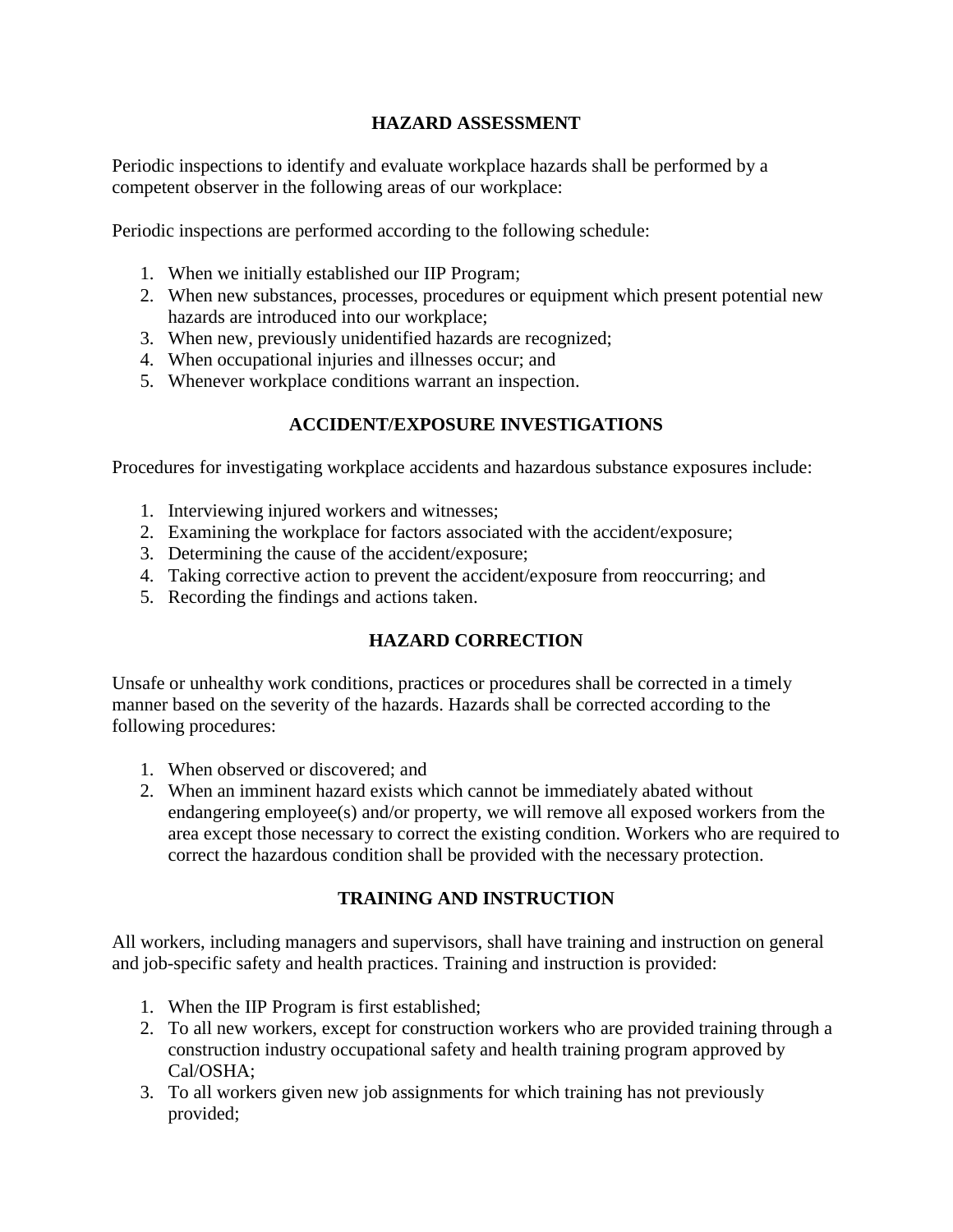- 4. Whenever new substances, processes, procedures or equipment are introduced to the workplace and represent a new hazard;
- 5. Whenever the employer is made aware of a new or previously unrecognized hazard;
- 6. To supervisors to familiarize them with the safety and health hazards to which workers under their immediate direction and control may be exposed; and
- 7. To all workers with respect to hazards specific to each employee's job assignment.

General workplace safety and health practices include, but are not limited to, the following:

- 1. Implementation and maintenance of the IIP Program.
- 2. Emergency action and fire prevention plan.
- 3. Provisions for medical services and first aid including emergency procedures.
- 4. Prevention of musculoskeletal disorders, including proper lifting techniques.
- 5. Proper housekeeping, such as keeping stairways and aisles clear, work areas neat and orderly, and promptly cleaning up spills.
- 6. Prohibiting horseplay, scuffling, or other acts that tend to adversely influence safety.
- 7. Proper storage to prevent stacking goods in an unstable manner and storing goods against doors, exits, fire extinguishing equipment and electrical panels.
- 8. Proper reporting of hazards and accidents to supervisors.
- 9. Hazard communication, including worker awareness of potential chemical hazards, and proper labeling of containers.
- 10. Proper storage and handling of toxic and hazardous substances including prohibiting eating or storing food and beverages in areas where they can become contaminated.

### **RECORDKEEPING**

We have checked one of the following categories as our recordkeeping policy.

Category 1. Our establishment has twenty or more workers or has a workers' compensation experience modification rate of greater than 1.1 and is not on a designated low hazard industry list. We have taken the following steps to implement and maintain our IIP Program:

- 1. Records of hazard assessment inspections, including the person(s) conducting the inspection, the unsafe conditions and work practices that have been identified and the action taken to correct the identified unsafe conditions and work practices, are recorded on a hazard assessment and correction form; and
- 2. Documentation of safety and health training for each worker, including the worker's name or other identifier, training dates, type(s) of training, and training providers. are recorded on a worker training and instruction form.

Inspection records and training documentation will be maintained according to the following checked schedule:

\_\_\_\_\_ For one year, except for training records of employees who have worked for less than one year which are provided to the employee upon termination of employment; or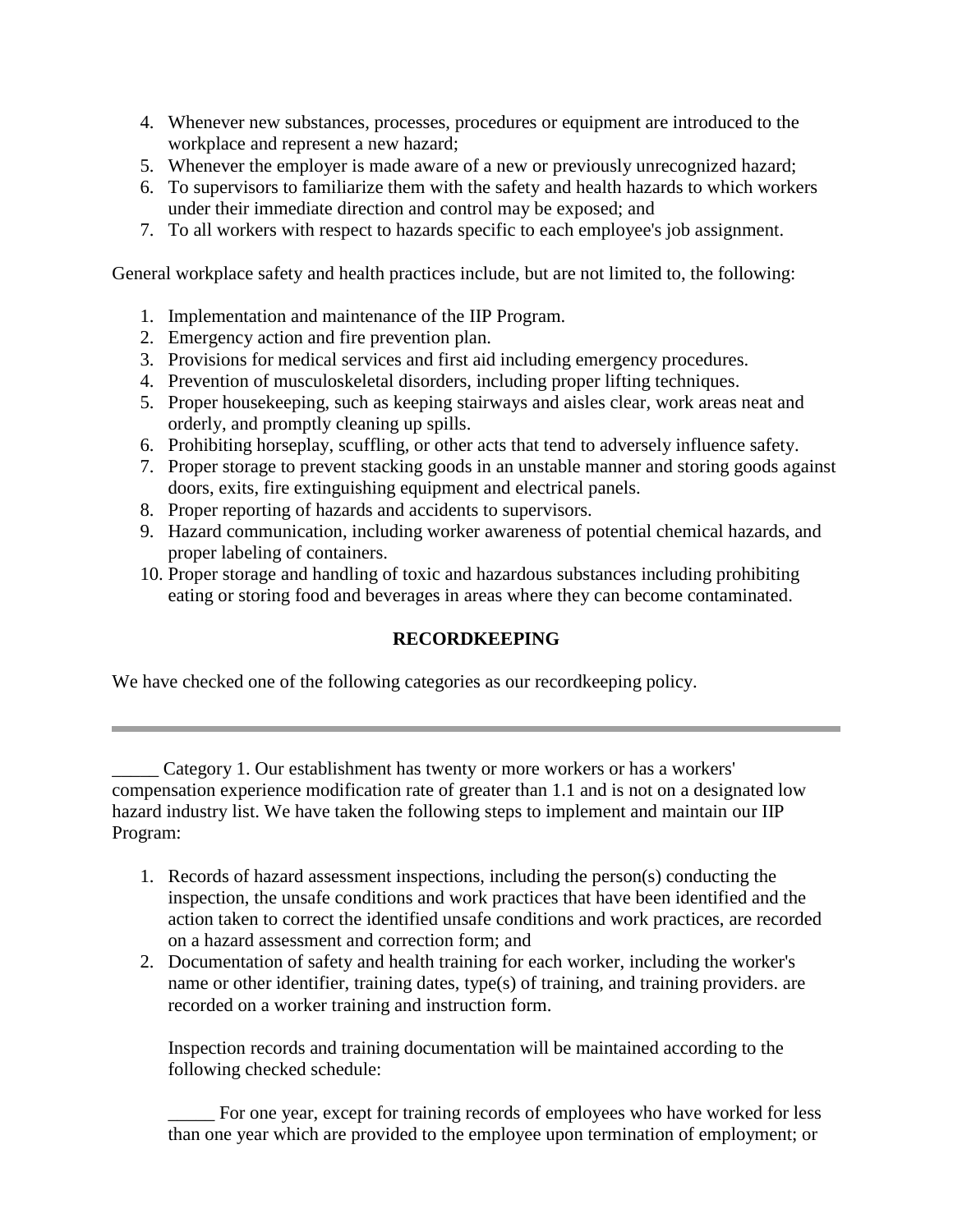Since we have less than ten workers, including managers and supervisors, we only maintain inspection records until the hazard is corrected and only maintain a log of instructions to workers with respect to worker job assignments when they are first hired or assigned new duties.

Category 2. Our establishment has fewer than twenty workers and is not on a designated high hazard industry list. We are also on a designated low hazard industry list or have a workers' compensation experience modification rate of 1.1 or less, and have taken the following steps to implement and maintain our IIP Program:

1. Records of hazard assessment inspections; and

2. Documentation of safety and health training for each worker.

Inspection records and training documentation will be maintained according to the following checked schedule:

For one year, except for training records of employees who have worked for less than one year which are provided to the employee upon termination of employment; or

Since we have less than ten workers, including managers and supervisors, we maintain inspection records only until the hazard is corrected and only maintain a log of instructions to workers with respect to worker job assignments when they are first hired or assigned new duties.

 X Category 3. We are a local governmental entity (county, city, district, or and any public or quasi-public corporation or public agency) and we are not required to keep written records of the steps taken to implement and maintain our IIP Program.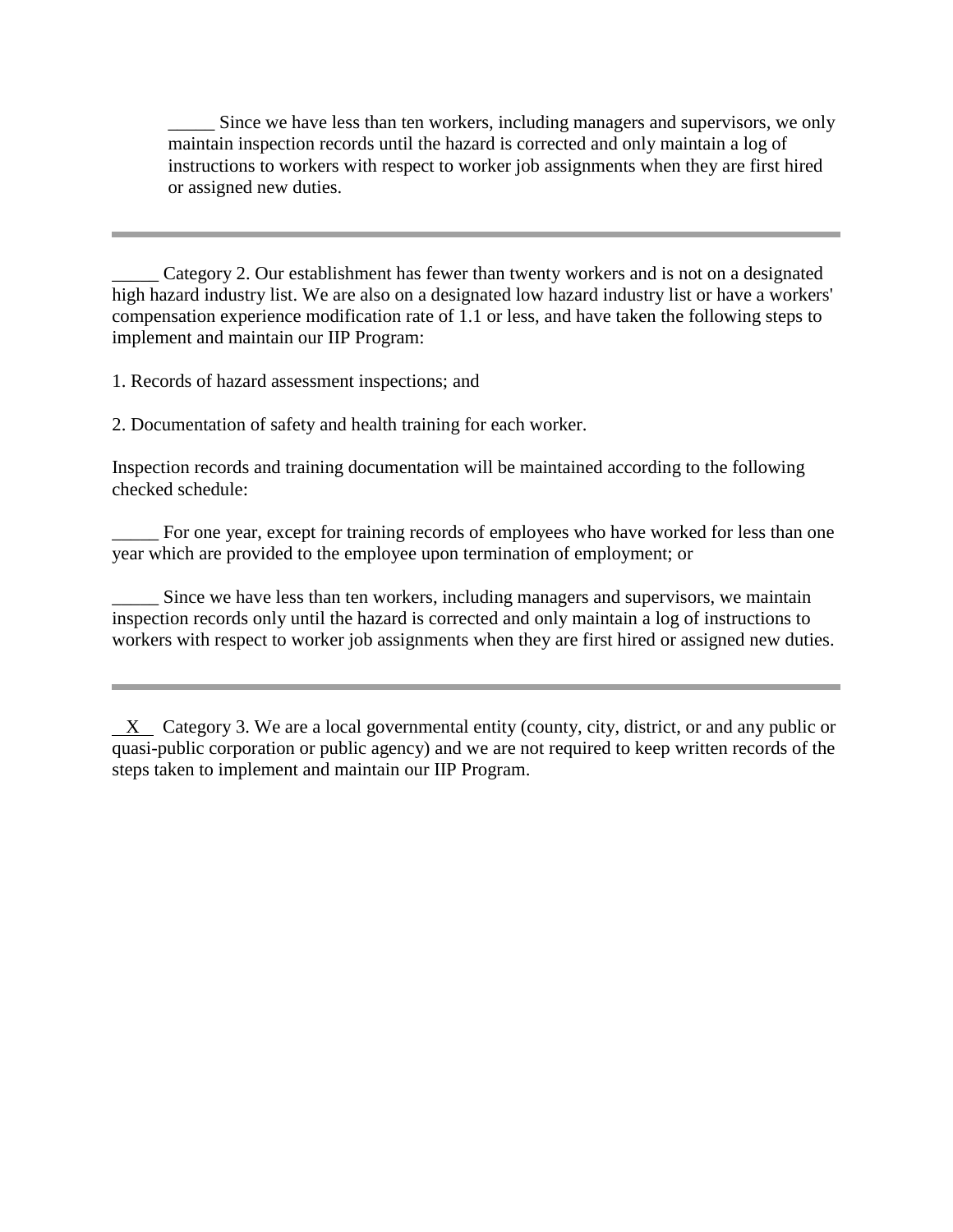### *HAZARD ASSESSMENT AND CORRECTION RECORD*

| Date of Inspection:                       | <b>Person Conducting Inspection:</b> |
|-------------------------------------------|--------------------------------------|
| <b>Unsafe Condition or Work Practice:</b> |                                      |
| <b>Corrective Action Taken:</b>           |                                      |
| Date of Inspection:                       | <b>Person Conducting Inspection:</b> |
| <b>Unsafe Condition or Work Practice:</b> |                                      |
| <b>Corrective Action Taken:</b>           |                                      |
| Date of Inspection:                       | <b>Person Conducting Inspection:</b> |
| <b>Unsafe Condition or Work Practice:</b> |                                      |

**Corrective Action Taken:**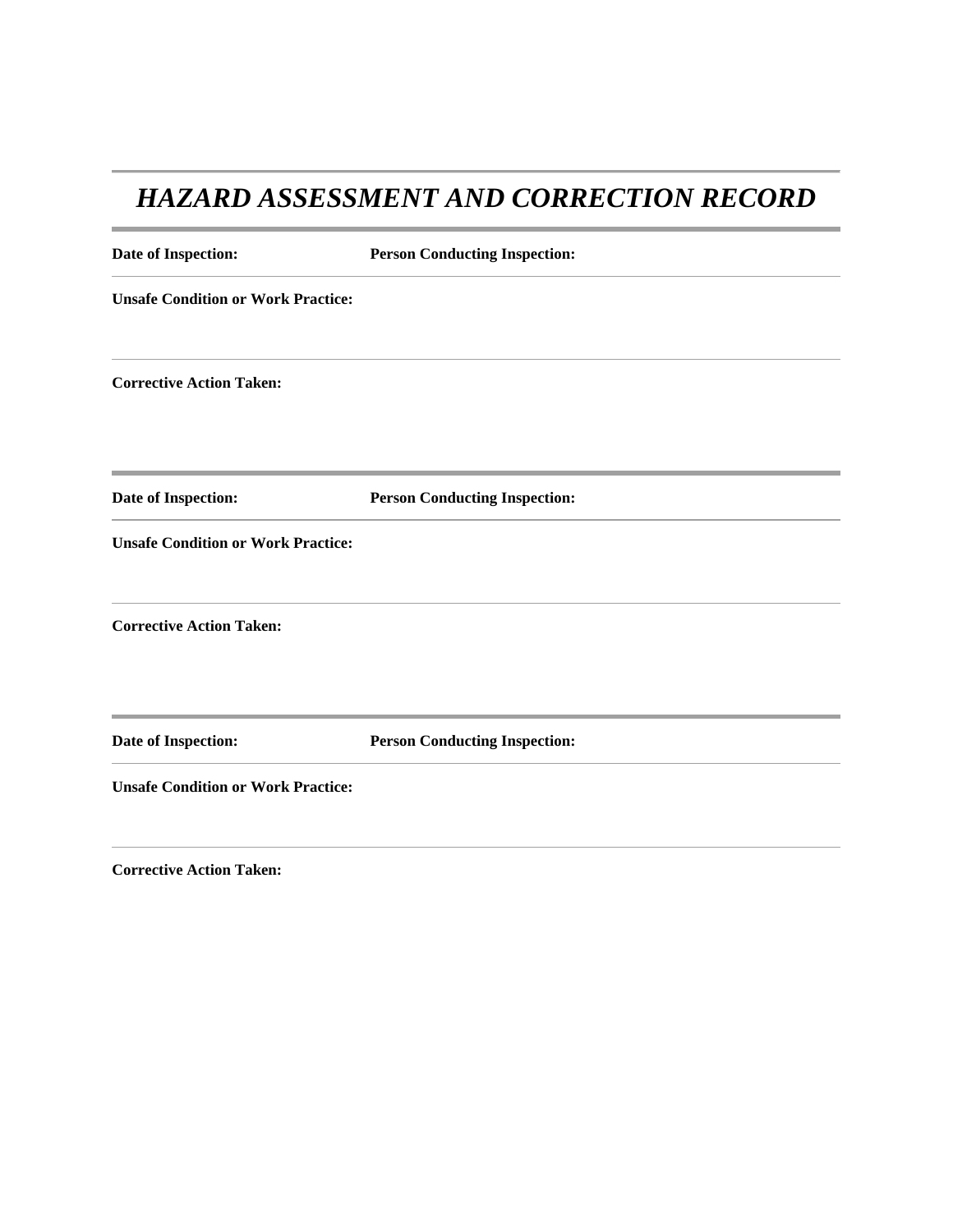### **ACCIDENT/EXPOSURE INVESTIGATION REPORT**

**Date & Time of Accident:**

**Location:**

**Accident Description:**

**Workers Involved:**

**Preventive Action Recommendations:**

**Corrective Actions Taken:**

**Manager Responsible: Date Completed:**